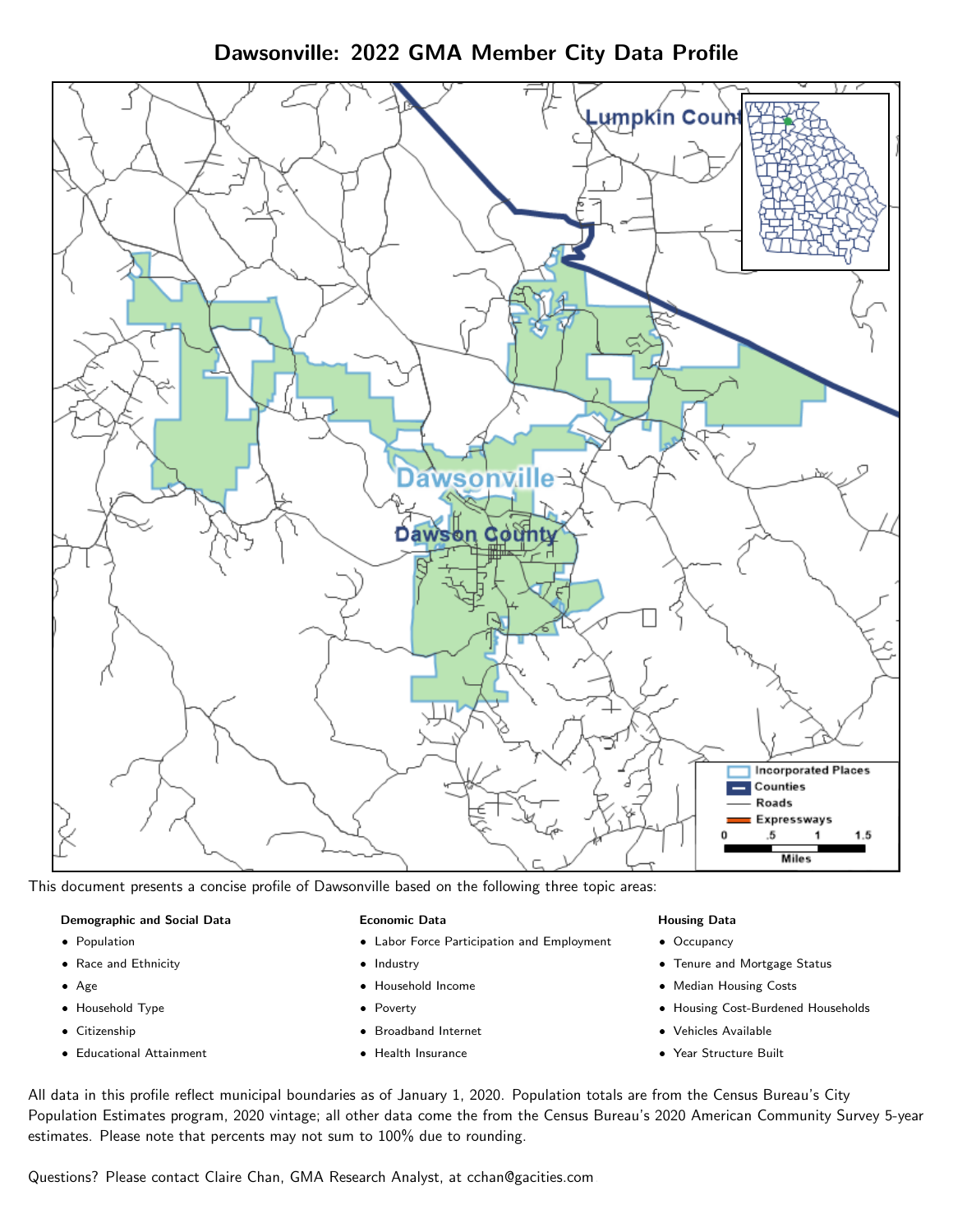# Dawsonville: Demographic and Social





Age 0% 2% 4% 6% 8% Male **Female** 8% 6% 4% 2% 85 and over 80-84 75-79 70-74 65-69 60-64 55-59 50-54 45-49 40-44 35-39 30-34 25-29 20-24 15-19 10-14 5-9 Under 5

**Citizenship** 



Source: American Community Survey, 2020 5-year estimates, table B05002 Source: American Community Survey, 2020 5-year estimates, table B15002

## Race and Ethnicity



# Household Type



Source: American Community Survey, 2020 5-year estimates, table B01001 Source: American Community Survey, 2020 5-year estimates, table B11001

#### Educational Attainment



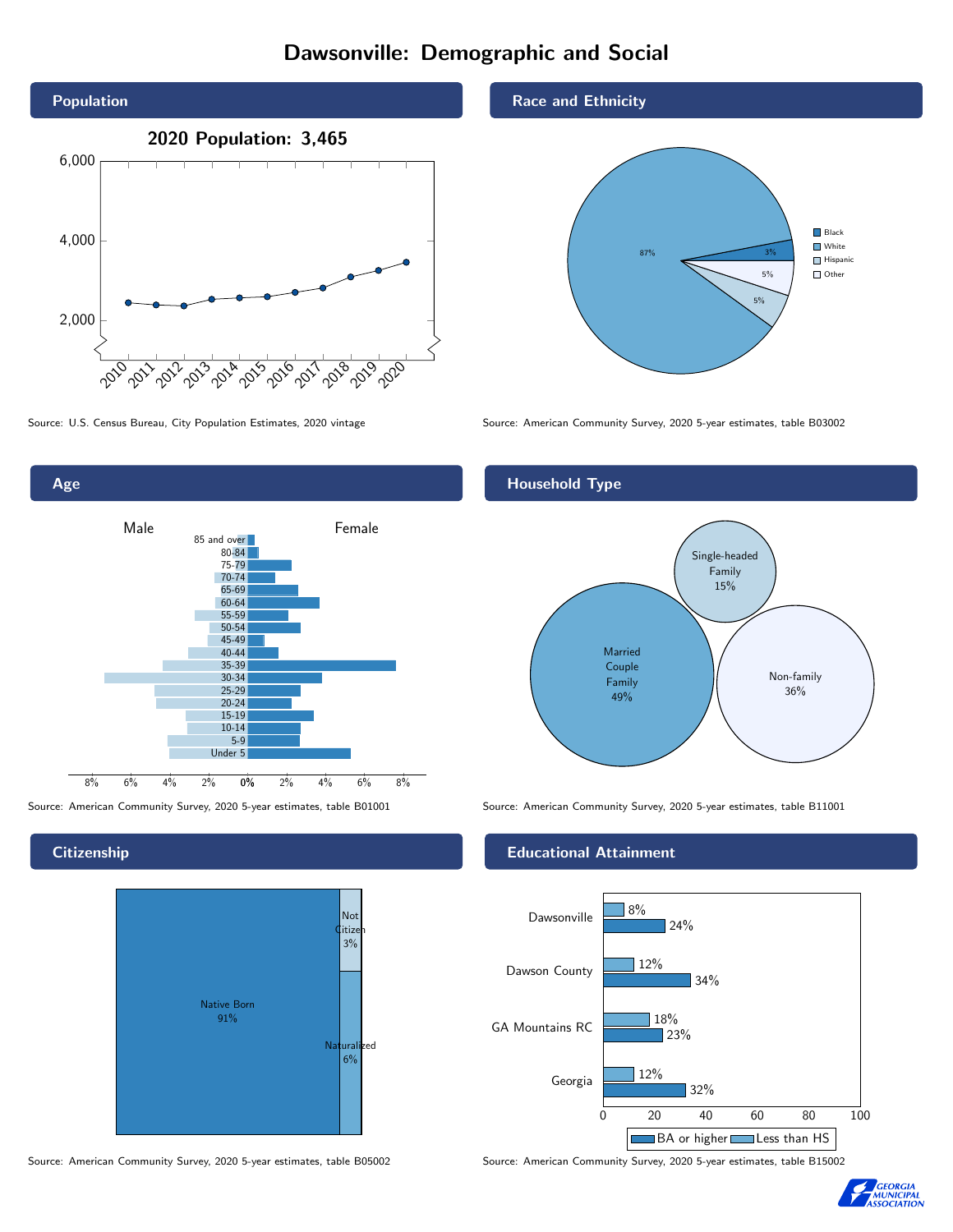# Dawsonville: Economic







Source: American Community Survey, 2020 5-year estimates, table B23001 Note: Unemployment rate is based upon the civilian labor force.



Source: American Community Survey, 2020 5-year estimates, tables B19013 and B19025 Source: American Community Survey, 2020 5-year estimates, table B17010



#### Industry

| Agriculture, forestry, fishing and hunting, and mining      | $1\%$ |
|-------------------------------------------------------------|-------|
| Construction                                                | 11%   |
| Manufacturing                                               | 17%   |
| <b>Wholesale Trade</b>                                      | $1\%$ |
| Retail Trade                                                | 13%   |
| Transportation and warehousing, and utilities               | 2%    |
| Information                                                 | $1\%$ |
| Finance and insurance, real estate, rental, leasing         | $4\%$ |
| Professional, scientific, mgt, administrative, waste mgt    | 11%   |
| Educational services, and health care and social assistance | 23%   |
| Arts, entertainment, recreation, accommodation, food        | 8%    |
| service                                                     |       |
| Other services, except public administration                | 5%    |
| Public administration                                       | $4\%$ |

Source: American Community Survey, 2020 5-year estimates, table C24030

# Poverty



## Health Insurance



Source: American Community Survey, 2020 5-year estimates, table B28002 Source: American Community Survey, 2020 5-year estimates, table B18135